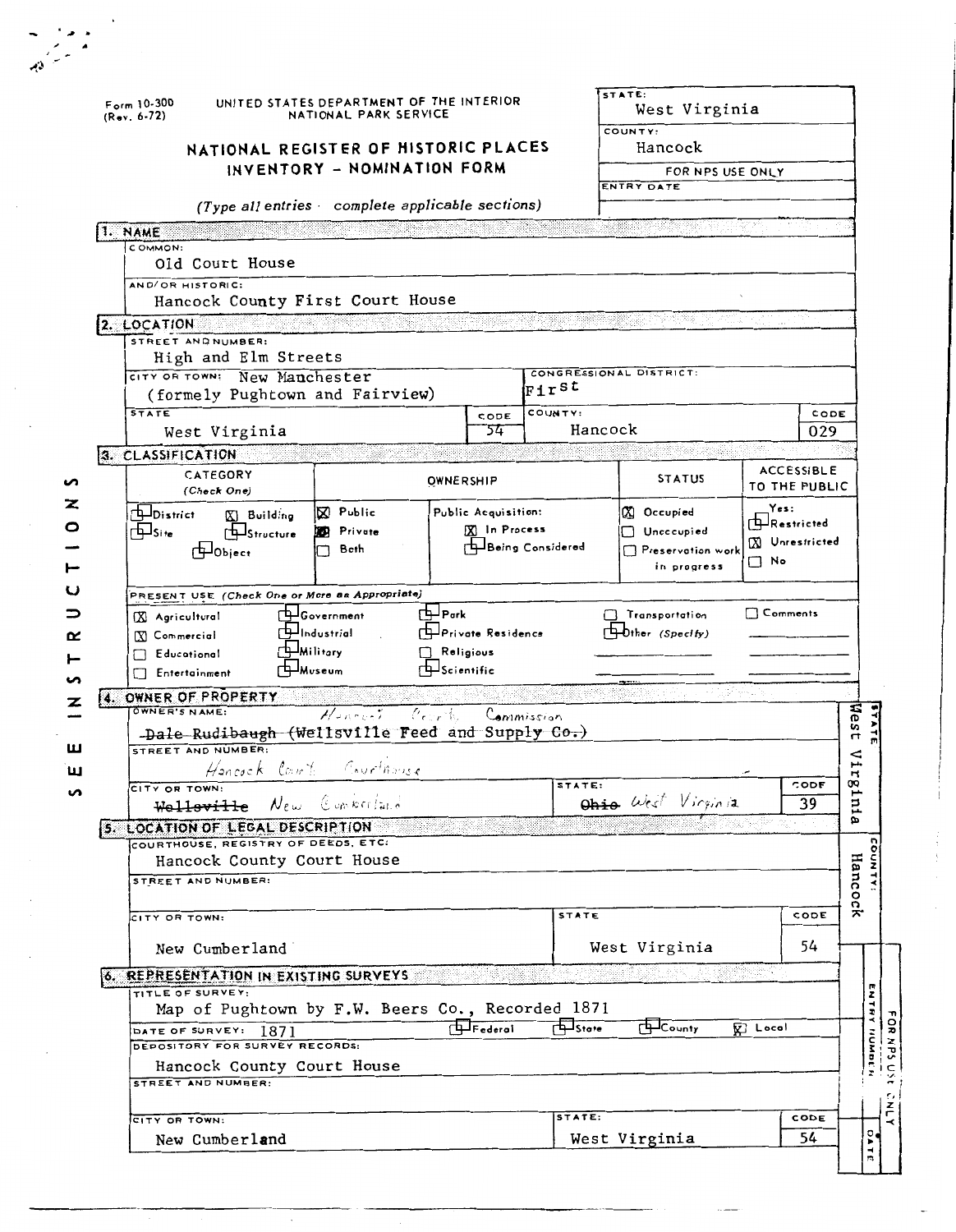|                  | Altered<br>丈     |             | <b>ITT</b> Unaltered |                                                | n Moved      | Original Site<br>K). |  |  |
|------------------|------------------|-------------|----------------------|------------------------------------------------|--------------|----------------------|--|--|
| <b>CONDITION</b> |                  | (Check One) |                      |                                                | (Check One)  |                      |  |  |
|                  | $\Box$ Excellent | $\Box$ Good | $\Box$ Foir          | <b>X</b> Deteriorated                          | $\Box$ Ruins | □<br>Unexposed       |  |  |
|                  | (Check One)      |             |                      |                                                |              |                      |  |  |
| 7. DESCRIPTION   |                  | 52. 스포트     |                      | "你叫你 <u>我想好好解放</u> 啊,你都是这个人来看好?"哈哈一笑,"你不是我不好了。 |              |                      |  |  |

The Hancock County First Court House, built in 1849, is a severely plain two-story brick structure, with a storage attic, twin chimneys, and (originally) a belfry. Its front entrance had a keystone arch, with fanlight window above, the nearest approach to any ornamentation on the entrance. On the front, brick were set to give an offset and columnar effect. Front windows are symmetrically placed. Above the second story there is a formal sculptured course. The attic storage room also had a fanlight window in front.

The old belfry has only its base in place. Local people have been informed that the original bell is preserved, and is available to them if and when the old building is restored as planned.

The original Court House housed a court room for circuit court sessions, offices for the sheriff, clerks of the county and circuit clerks, assessor, and the offices of the County Court of Hancock County. There were storage and record rooms for recording court transactions and filing county papers.

The Court House building fell into disuse when the county seat of Hancock County was moved from Pughtown to New Cumberland. The original building has had a number of owners, some of whom made necessary repairs and certain alterations in the building's interior. No significant changes were made in the structure's exterior, save for the removal of the belfry's upper portion.

The exterior is in need of window replacement, door and roof repairs, and strengthening of the foundations.

 $\mathbf{m}$ m z. **S**  $\overline{\phantom{0}}$  $\overline{a}$  $\equiv$ C Ţ <u>.</u>  $\circ$  $\overline{\mathbf{z}}$ 

**S** 

**S**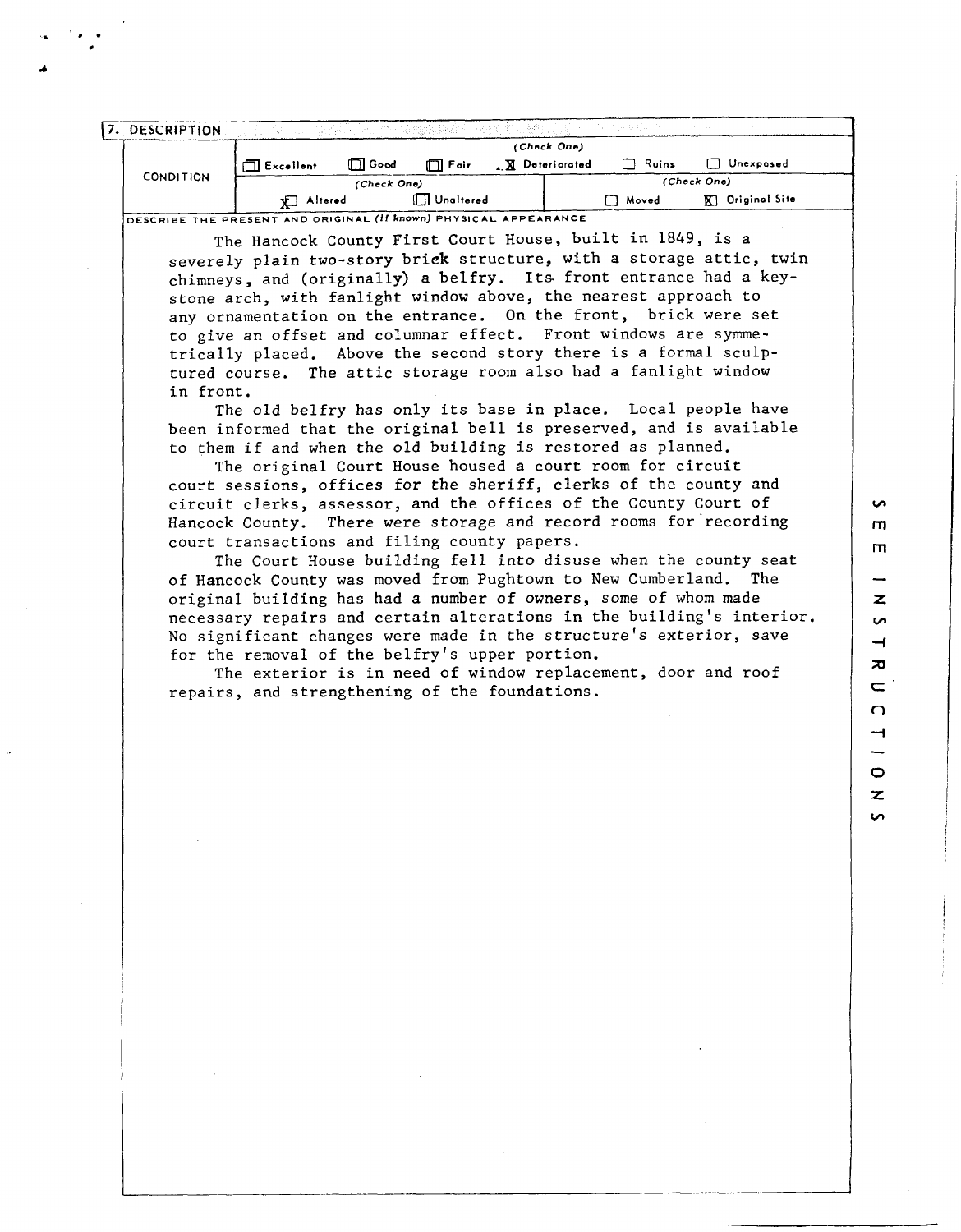| <b>8. SIGNIFICANCE</b>                                   |                    |                      |                       |
|----------------------------------------------------------|--------------------|----------------------|-----------------------|
| PERIOD (Check One or More as Appropriate)                |                    |                      |                       |
| $\Box$ Pre-Columbian                                     | 16th Century       | 18th Century         | 20th Century          |
| 15th Century                                             | 17th Century<br>П  | 19th Century<br>ľХI  |                       |
| SPECIFIC DATE(S) (If Applicable and Known)               | 1849               |                      |                       |
| AREAS OF SIGNIFICANCE (Check One or More as Appropriate) |                    |                      |                       |
| Abor iginal                                              | <b>X</b> Education | <b>XI</b> Political  | <b>Urbon Planning</b> |
| Prehistoric                                              | Engineering<br>ΓI  | $\Box$ Religion/Phi. | Other (Specify)       |
| <b>A</b> Historic                                        | Industry           | losophy              |                       |
| $\Box$ Agriculture                                       | $\Box$ Invention   | $\Box$ Science       |                       |
| Architecture                                             | $\Box$ Landscape   | $\Box$ Sculpture     |                       |
| $\Box$ Art                                               | Architecture       | $\Box$ Social/Human- |                       |
| □ Commerce                                               | $\prod$ Literature | itarian              |                       |
| $\Box$ Communications                                    | $\Box$ Military    | Theater              |                       |
| Conservation                                             | $\Box$ Music       | Transportation       |                       |

**8TATEMENT OF SIGNIFICANCE** 

When Hancock County was created by its separation from older Brooke County by act of the Virginia Legislature, it became the northernmost portion of Virginia, and subsequently of West Virginia when the new state wa s admitted to the Union on June 20, 1963. Hancock extends farther north than Pittsburgh, and is bounded on the north and west by the Ohio River. Before it could function as a County unit it required a Court House, and this was built at a population center known as Fairview, later as Pughtown, and still later as New Manchester. The building was completed in 1849, and was put to immediate use as a storage depository for county records.

When the Civil War broke out, Confederate strategists were very much aware of the northwestern extremity of Virginia which extended within about 75 miles of Lake Erie. If the South could control all the area of Virginia, Hancock County and its neighbors to the south would form a wedge effectively cutting off the Middle West from the East. It thus became a matter of grand strategy for the Confederacy to hold the area which included Hancock County.

Hancock County residents, because of their nearness to the market in Pittsburgh, and because of the river traffic on the Ohio, were strongly Union in sympathy, and some of them took a leading part in the formation of West Virginia. The First Court House was a center for the expression of Union loyalty, and a place of muster for militia units which formed to protect the region against threatened cavalry raids.

While Hancock was still a portion of Brooke County, Virginia, it had accumulated an extensive pre-history, and an active history. Near the Old Court House is a mound of fresh-water clam shells which marks an Indian town of considerable size. It was here that the murder of the Indian Chief Logan's family took place, an event that led directly to Lord Dunmore's War in 1774.

Nearby is the Peter Tarr Iron Furnace, first in Virginia west of the Allegheny Mountains. At this foundry were produced many of the cannon balls used in naval engagements on Lake Erie in the War of 1812. Fort Holliday, a border fort before the Revolutionary War days, was also nearby.

At the present the Hancock County Historical Society, under the leadership of Frank D. Bowman and others, is planning to purchase the Hancock County First Court House to restore it, and to use it as headquarters for the society and as a community civic center. They hope to use it also as a community museum.

 $\overline{z}$  $\circ$  $\overline{ }$  $\cup$  $\Rightarrow$  $\alpha$  $\overline{\phantom{0}}$  $\sim$ z ш ш  $\overline{a}$ 

 $\sim$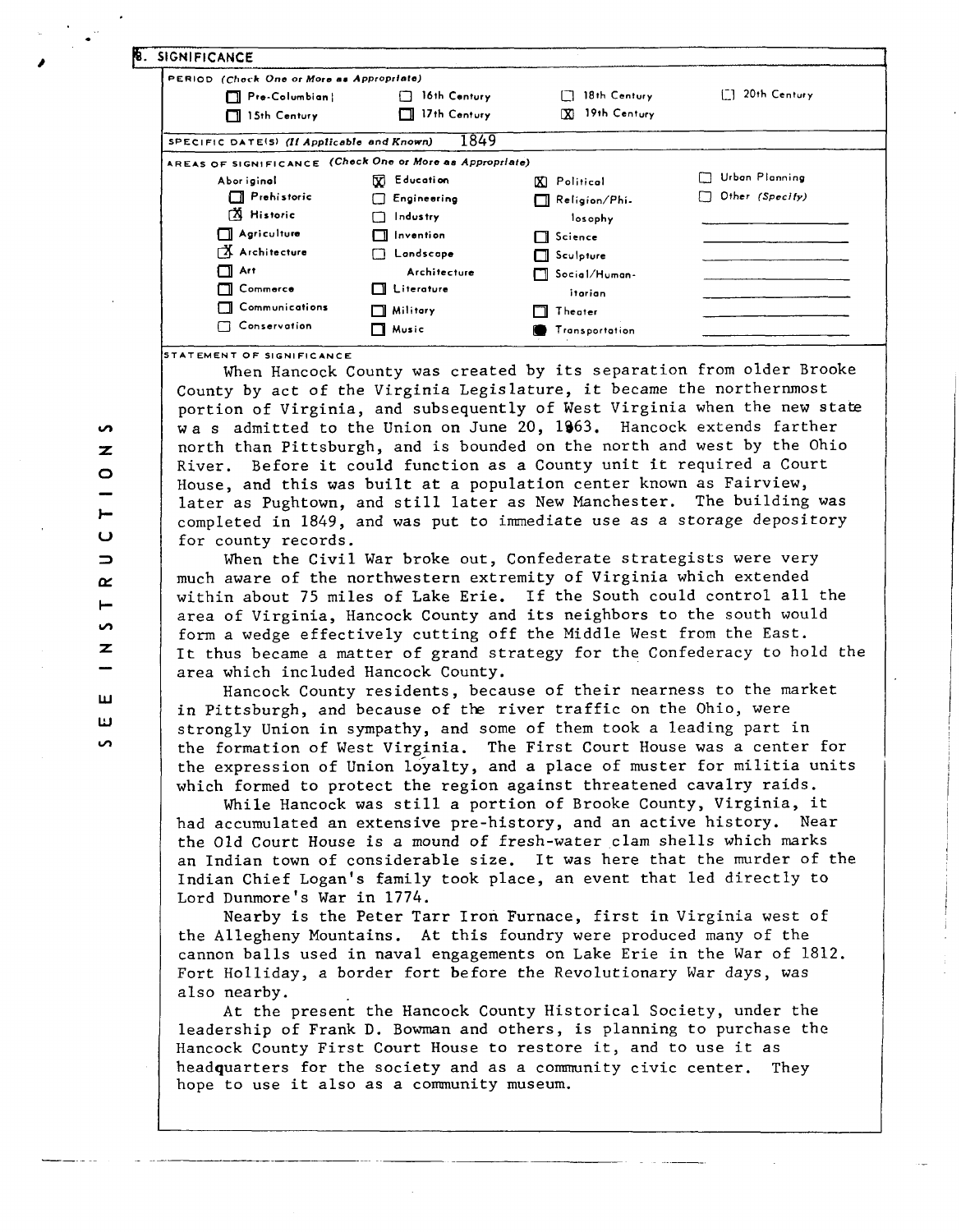|                                      | 9. MAJOR BIBLIOGRAPHICAL REFERENCES                                                                                                |          |              |           |                    |      |   |                  |                                                                               | 12241, 전쟁 1930년 2월 2일 - 12월 20일 12월 12일 12월 12일 |                |      |               |                         |
|--------------------------------------|------------------------------------------------------------------------------------------------------------------------------------|----------|--------------|-----------|--------------------|------|---|------------------|-------------------------------------------------------------------------------|-------------------------------------------------|----------------|------|---------------|-------------------------|
|                                      | History of the West Virginia Pan-Handle<br>History of Hancock County<br>Hancock County Court Records, now at New Cumberland, W.Va. |          |              |           |                    |      |   |                  |                                                                               |                                                 |                |      |               |                         |
|                                      | Brooke County Court Records, now in Wellsburg, W.Va.                                                                               |          |              |           |                    |      |   |                  |                                                                               |                                                 |                |      |               |                         |
|                                      |                                                                                                                                    |          |              |           |                    |      |   |                  |                                                                               |                                                 |                |      |               |                         |
|                                      |                                                                                                                                    |          |              |           |                    |      |   |                  |                                                                               |                                                 |                |      |               |                         |
|                                      |                                                                                                                                    |          |              |           |                    |      |   |                  |                                                                               |                                                 |                |      |               |                         |
|                                      | 10. GEOGRAPHICAL DATA                                                                                                              |          |              |           |                    |      |   |                  |                                                                               |                                                 |                |      |               |                         |
|                                      | LATITUDE AND LONGITUDE COORDINATES<br>DEFINING A RECTANGLE LOCATING THE PROPERTY                                                   |          |              |           |                    |      | 0 |                  | LATITUDE AND LONGITUDE COORDINATES<br>DEFINING THE CENTER POINT OF A PROPERTY |                                                 |                |      |               |                         |
| CORNER                               |                                                                                                                                    | LATITUDE |              | LONGITUDE |                    |      | R |                  | LATITUDE                                                                      | OF LESS THAN TEN ACRES                          |                |      | LONGITUDE     |                         |
|                                      | Degrees Minutes Seconds   Degrees Minutes Seconds                                                                                  |          |              |           |                    |      |   |                  | Degrees Minutes Seconds                                                       |                                                 |                |      |               | Degrees Minutes Seconds |
| NW<br>ΝE                             |                                                                                                                                    |          |              |           |                    |      |   | $40^{\circ}$     | 31                                                                            | 50                                              | $80$ $\degree$ |      | 34            | 35                      |
| 5E                                   |                                                                                                                                    |          |              |           |                    |      |   |                  |                                                                               |                                                 |                |      |               |                         |
| <b>SW</b>                            | APPROXIMATE ACREAGE OF NOMINATED PROPERTY:                                                                                         |          |              |           |                    |      |   | 2 City lots      |                                                                               |                                                 |                |      |               |                         |
|                                      | LIST ALL STATES AND COUNTIES FOR PROPERTIES OVERLAPPING STATE OR COUNTY BOUNDARIES                                                 |          |              |           |                    |      |   |                  |                                                                               |                                                 |                |      |               |                         |
| STATE:                               |                                                                                                                                    |          |              |           |                    | CODE |   | COUNTY           |                                                                               |                                                 |                |      |               | CODE                    |
| STATE:                               |                                                                                                                                    |          |              |           |                    | CODE |   | COUNTY:          |                                                                               |                                                 |                |      |               | CODE                    |
| STATE:                               |                                                                                                                                    |          |              |           |                    |      |   |                  |                                                                               |                                                 |                |      |               |                         |
|                                      |                                                                                                                                    |          |              |           |                    | CODE |   | COUNTY:          |                                                                               |                                                 |                |      |               | CODE                    |
| STATE:                               |                                                                                                                                    |          |              |           |                    | CODE |   | COUNTY:          |                                                                               |                                                 |                |      |               | CODE                    |
|                                      |                                                                                                                                    |          |              |           |                    |      |   |                  |                                                                               |                                                 |                |      |               |                         |
|                                      | <b>11. FORM PREPARED BY</b>                                                                                                        |          |              |           |                    |      |   |                  |                                                                               |                                                 |                |      |               |                         |
|                                      | NAME AND TITLE:<br>Frank D. Bowman, (Parliamentarian, Hancock County Historical Society) For the                                   |          |              |           |                    |      |   |                  |                                                                               |                                                 |                |      |               |                         |
|                                      |                                                                                                                                    |          |              |           |                    |      |   |                  |                                                                               |                                                 |                | DATE |               |                         |
|                                      | West Virginia Antiquities Commission<br>STREET AND NUMBER:                                                                         |          |              |           |                    |      |   |                  |                                                                               |                                                 |                |      | July 25, 1972 |                         |
|                                      | Old Mountainlair, West Virginia University                                                                                         |          |              |           |                    |      |   |                  |                                                                               |                                                 |                |      |               |                         |
|                                      |                                                                                                                                    |          |              |           |                    |      |   | STATE            |                                                                               |                                                 |                |      |               | CODE                    |
|                                      | Morgantown.                                                                                                                        |          |              |           |                    |      |   |                  | West Virginia 26506                                                           |                                                 |                |      |               | 54                      |
| <b>ORGANIZATION</b><br>CITY OR TOWN: | 12. STATE LIAISON OFFICER CERTIFICATION                                                                                            |          |              |           |                    |      |   |                  | NATIONAL REGISTER VERIFICATION                                                |                                                 |                |      |               |                         |
|                                      | As the designated State Liaison Officer for the Na-                                                                                |          |              |           |                    |      |   |                  |                                                                               |                                                 |                |      |               |                         |
|                                      | tional Historic Preservation Act of 1966 (Public Law                                                                               |          |              |           |                    |      |   |                  | I hereby certify that this property is included in the                        |                                                 |                |      |               |                         |
|                                      | 89-665). I hereby nominate this property for inclusion                                                                             |          |              |           |                    |      |   |                  | National Register.                                                            |                                                 |                |      |               |                         |
|                                      | in the National Register and certify that it has been                                                                              |          |              |           |                    |      |   |                  |                                                                               |                                                 |                |      |               |                         |
|                                      | evaluated according to the criteria and procedures set<br>forth by the National Park Service. The recommended                      |          |              |           |                    |      |   |                  |                                                                               |                                                 |                |      |               |                         |
|                                      | level of significance of this nomination is:                                                                                       |          |              |           |                    |      |   |                  | Director, Office of Archeology and Historic Preservation                      |                                                 |                |      |               |                         |
|                                      | National                                                                                                                           |          | State $\Box$ |           | $Local$ $\sqrt{3}$ |      |   |                  |                                                                               |                                                 |                |      |               |                         |
|                                      |                                                                                                                                    |          |              |           |                    |      |   | $\mathbf{D}$ afe |                                                                               |                                                 |                |      |               |                         |
| Name                                 | Maurice G. Brooks                                                                                                                  |          |              |           |                    |      |   | ATTEST:          |                                                                               |                                                 |                |      |               |                         |
|                                      | Title State Liaison Officer                                                                                                        |          |              |           |                    |      |   |                  |                                                                               |                                                 |                |      |               |                         |
|                                      | Date March 26, 1973                                                                                                                |          |              |           |                    |      |   |                  |                                                                               | Keeper of The National Register                 |                |      |               |                         |

 $\overline{m}$  $\mathbf{m}$  $\overline{\phantom{0}}$  $\overline{\mathbf{z}}$  $\overline{v}$  $\rightarrow$  $\overline{\bm{x}}$ UCTIONS

 $\cdot$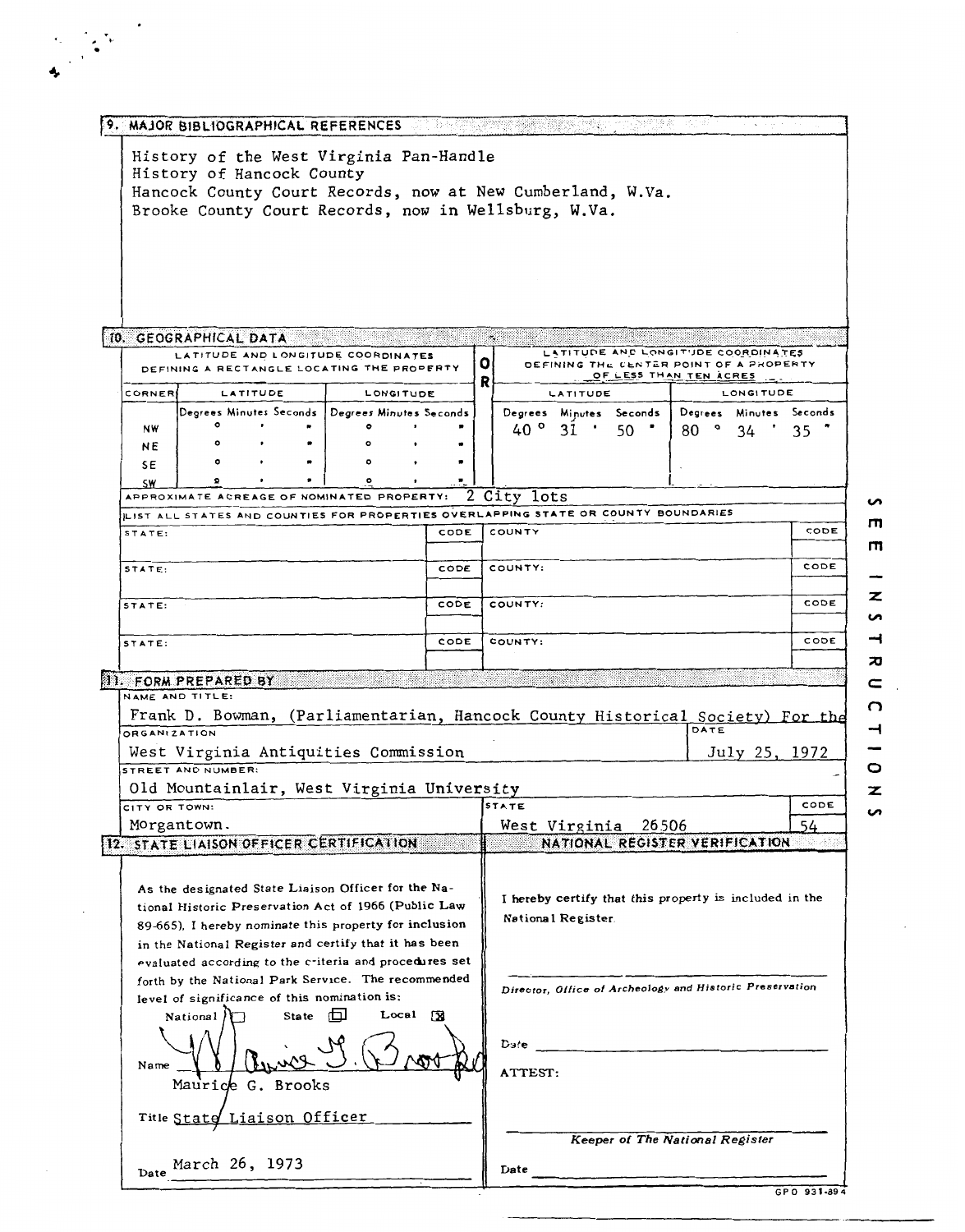| . 9. MAJOR BIBLIC SAPHICAL REFERENCES                                                                                                                                                                                          |                                                                                                                                                    |               |
|--------------------------------------------------------------------------------------------------------------------------------------------------------------------------------------------------------------------------------|----------------------------------------------------------------------------------------------------------------------------------------------------|---------------|
| History of the West Virginia Pan-Handle<br>History of Hancock County<br>Hancock County Court Records, now at New Cumberland, W.Va.<br>Brooke County Court Records, now in Wellsburg, W.Va.                                     |                                                                                                                                                    |               |
|                                                                                                                                                                                                                                |                                                                                                                                                    |               |
|                                                                                                                                                                                                                                |                                                                                                                                                    |               |
| 10. GEOGRAPHICAL DATA<br>LATITUDE AND LONGITUDE COORDINATES<br>DEFINING A RECTANGLE LOCATING THE PROPERTY                                                                                                                      | LATITUDE AND LONGITUDE COORDINATES<br>$\mathbf{o}$<br>DEFINING THE CENTER POINT OF A PROPERTY<br>OF LESS THAN TEN ACRES                            |               |
| <b>LONGITUDE</b><br>CORNER<br>LATITUDE                                                                                                                                                                                         | R.<br><b>LONGITUDE</b><br>LATITUDE                                                                                                                 |               |
| Degrees Minutes Seconds   Degrees Minutes Seconds<br>NW                                                                                                                                                                        | Degrees Minutes Seconds<br>Degrees Minutes Seconds<br>$40^{\circ}$ 31 $'$<br>54.5"<br>80<br>34.                                                    | 47.4          |
| NE<br><b>SE</b>                                                                                                                                                                                                                |                                                                                                                                                    |               |
| SW<br>APPROXIMATE ACREAGE OF NOMINATED PROPERTY:                                                                                                                                                                               | 3/4 Acre                                                                                                                                           |               |
| LIST ALL STATES AND COUNTIES FOR PROPERTIES OVERLAPPING STATE OR COUNT                                                                                                                                                         | <b>AÓUNDA</b>                                                                                                                                      |               |
| STATE:                                                                                                                                                                                                                         | COUNTY<br>CODE                                                                                                                                     | CODE          |
| STATE:                                                                                                                                                                                                                         | COUNTY:<br>CODE                                                                                                                                    | CODE          |
| STATE:                                                                                                                                                                                                                         | COUNTY:<br>CODE                                                                                                                                    | CODE          |
| STATE:                                                                                                                                                                                                                         | COUNTY:<br>CODE                                                                                                                                    | CODE          |
| [11. FORM PREPARED BY<br>NAME AND TITLE:                                                                                                                                                                                       |                                                                                                                                                    |               |
| <b>ORGANIZATION</b>                                                                                                                                                                                                            | Frank D. Bowman, (Parliamentarian, Hancock County Historical Society) For the<br>DATE                                                              |               |
| West Virginia Antiquities Commission<br>STREET AND NUMBER:                                                                                                                                                                     |                                                                                                                                                    | July 25, 1972 |
| Old Mountainlair, West Virginia University                                                                                                                                                                                     |                                                                                                                                                    |               |
| CITY OR TOWN:                                                                                                                                                                                                                  | <b>STATE</b>                                                                                                                                       | CODE          |
| Morgantown,                                                                                                                                                                                                                    | 26506<br>West Virginia                                                                                                                             | 54            |
| 12. STATE LIAISON OFFICER CERTIFICATION                                                                                                                                                                                        | NATIONAL REGISTER VERIFICATION                                                                                                                     |               |
| As the designated State Liaison Officer for the Na-<br>tional Historic Preservation Act of 1966 (Public Law<br>89-665), I hereby nominate this property for inclusion<br>in the National Register and certify that it has been | I hereby certify that this property is included in the<br>National Register.                                                                       |               |
| evaluated according to the criteria and procedures set<br>forth by the National Park Service. The recommended<br>level of significance of this nomination is:<br>$Local$ $X$<br>State<br>$\Box$<br>National                    | Director, Office of Archeology and Historic Preservation                                                                                           |               |
| Name                                                                                                                                                                                                                           | $_{\rm Date}$<br><u> 1980 - Jan Salaman, mangalang pada salah sahiji di kacamatan di Salaman Salaman Salaman Salaman Salaman Salama</u><br>ATTEST: |               |
| Maurice G. Brooks                                                                                                                                                                                                              |                                                                                                                                                    |               |
| Title State Liaison Officer                                                                                                                                                                                                    | Keeper of The National Register                                                                                                                    |               |
| March 26, 1973<br>Date                                                                                                                                                                                                         | Date                                                                                                                                               |               |

Z.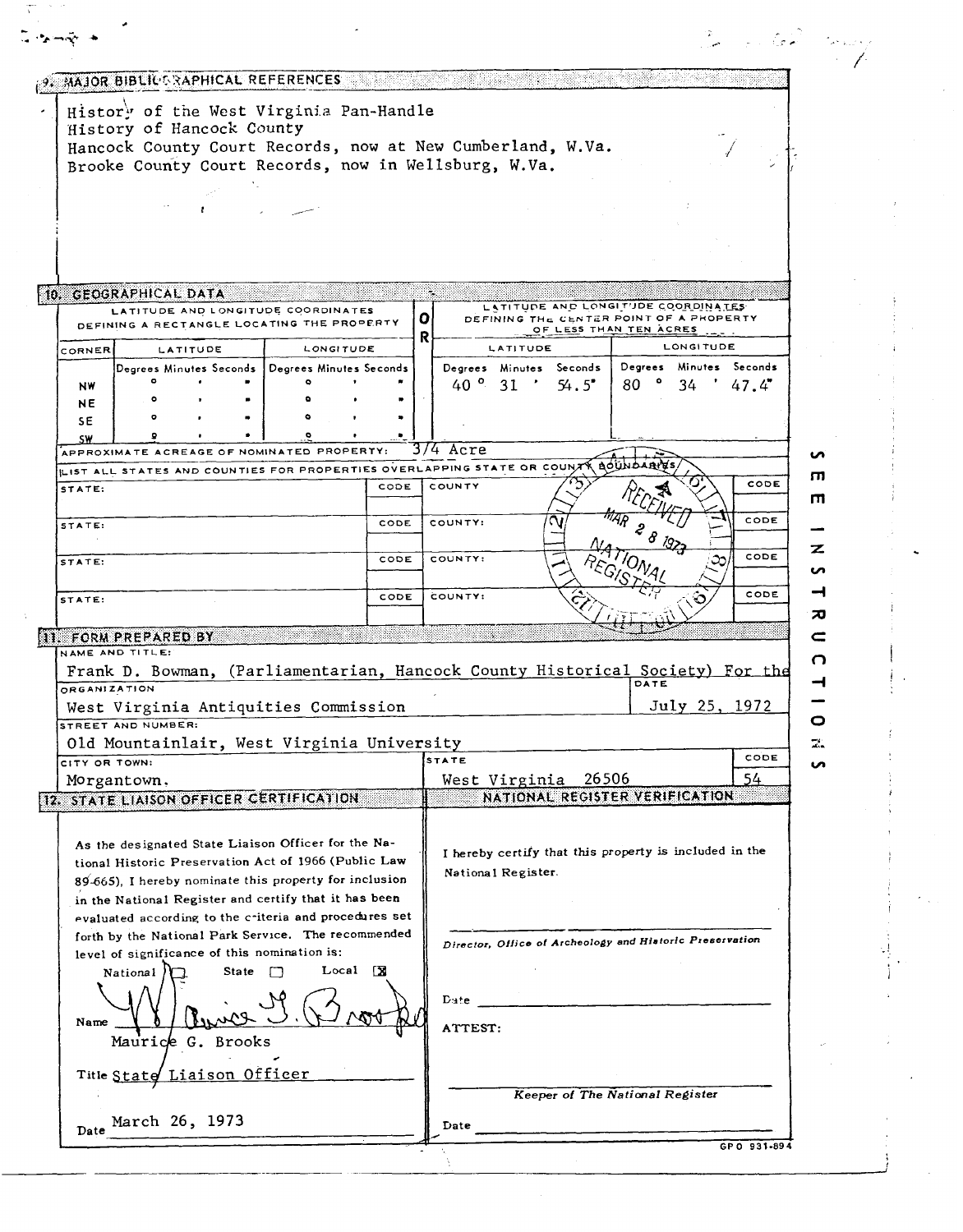LOCATION OF 4489 HANCOCK COUNTY, W.VA.,  $CouRT$ HOUSE NEW MANCHESTER 488 80° 34' 35" 37 32/30"

 $40°31'50''$ LATITUDE

OLD COURT HOUSE HANCOCK COUNTY WEST VIRGINIA UTM REFERENCES!  $17/53580/4486680$